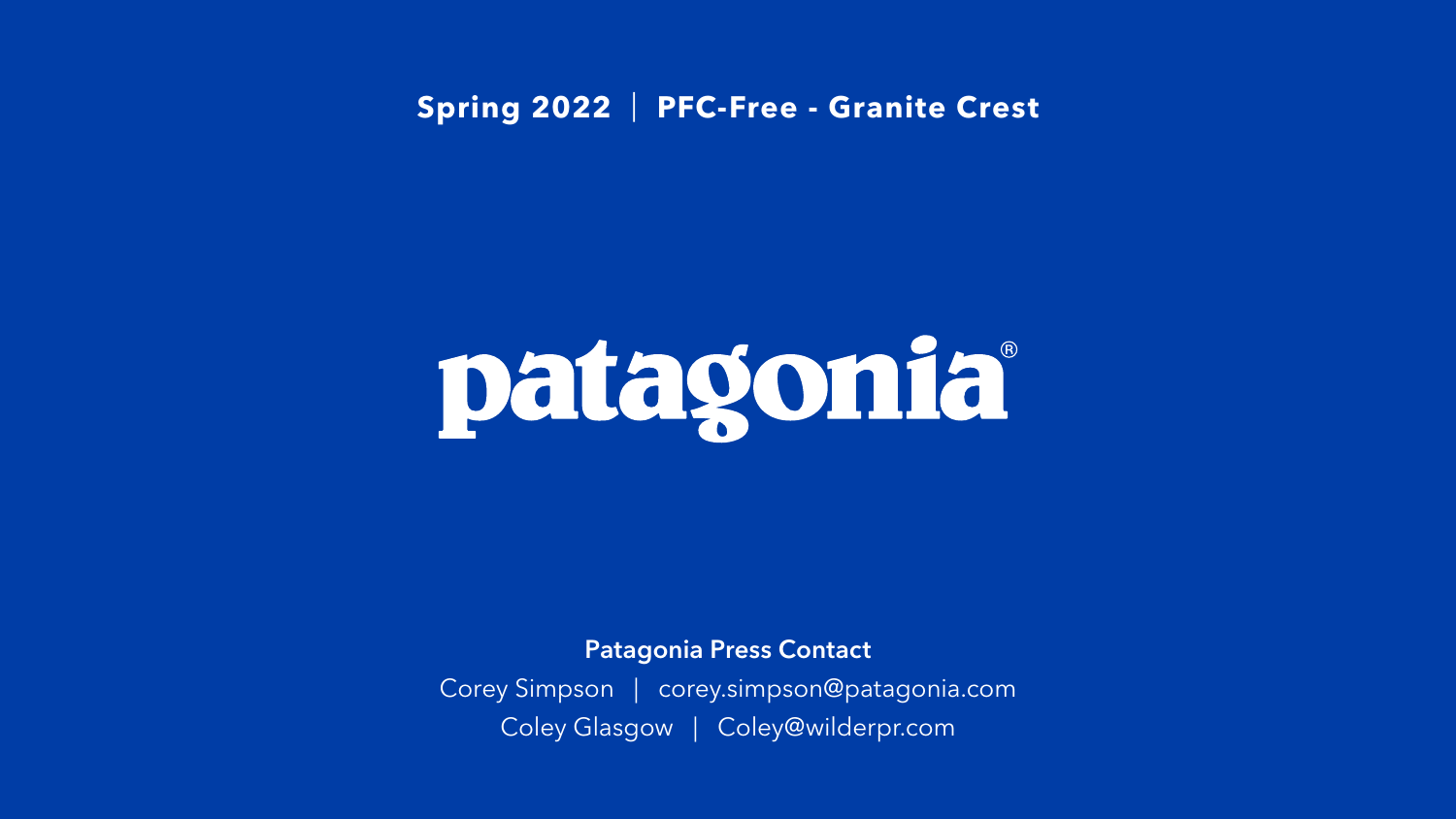**Spring 2022** NetPlus - Supply Chain

## **PFC-Free - Granite Crest**

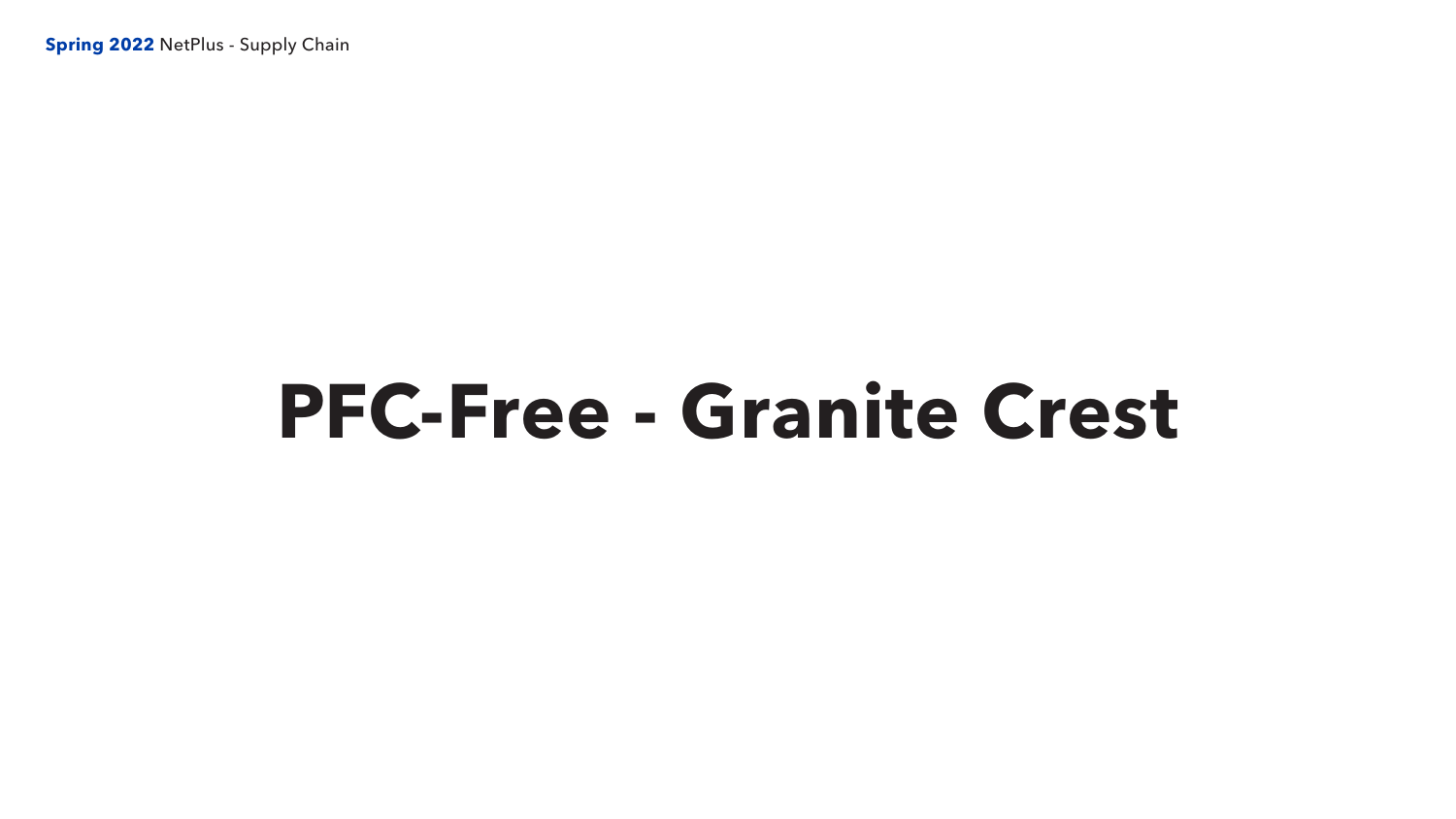#### **Spring 2022**

The 3-layer Granite Crest Jacket is ideal for all day movement on the trail in wet conditions, Fully featured for weeks in the rainforest or early mornings traversing cloud enveloped ridges. It's designed to be both high performance and responsibly made-with a PFC-free water-repellent coating, NetPlus® 100% postconsumer recycled nylon ripstop made from recycled fishing nets to help reduce ocean plastic pollution, and it's Fair Trade Certified™ sewn. It also meets our H<sub>2</sub>No® Performance Standard for waterproof/breathable protection.



#### **M's Granite Crest Jacket Dety 185415** Cres acke<sup>.</sup> etplus"

The 3-layer Granite Crest Jacket is ideal for all day movement on the trail in wet conditions, Fully featured for weeks in the rainforest or early mornings traversing cloud enveloped ridges. It's designed to be both high performance and responsibly made–with a PFC-free water-repellent coating, NetPlus® 100% postconsumer recycled nylon ripstop made from recycled fishing nets to help reduce ocean plastic pollution, and it's Fair Trade Certified™ sewn. It also meets our H<sub>2</sub>No® Performance Standard for waterproof/breathable protection. seket is ideal for all day



#### **M's Granite Crest Pants** | **85430**



**W's Granite Crest Jacket (Detplus) | 85420** Seres Jack

The 3-layer Granite Crest Pants are ideal for all-day movement on the trail in wet conditions. They're designed to be both high performance and responsibly made with NetPlus® 100% postconsumer recycled nylon ripstop made from recycled fishing nets to help reduce ocean plastic pollution; with a PFC-free DWR finish (durable water repellent coating that does not contain perfluorinated chemicals). And, they meet our H<sub>2</sub>No® Performance Standard for waterproof/breathable protection and are Fair Trade Certified™ sewn.



#### **W's Granite Crest Pants** | **85435**

The 3-layer Granite Crest Pants are ideal for all-day movement on the trail in wet conditions. They're designed to be both high performance and responsibly made with NetPlus® 100% postconsumer recycled nylon ripstop made from recycled fishing nets to help reduce ocean plastic pollution; with a PFC-free DWR finish (durable water repellent coating that does not contain perfluorinated chemicals). And, they meet our H<sub>2</sub>No® Performance Standard for waterproof/breathable protection and are Fair Trade Certified™ sewn.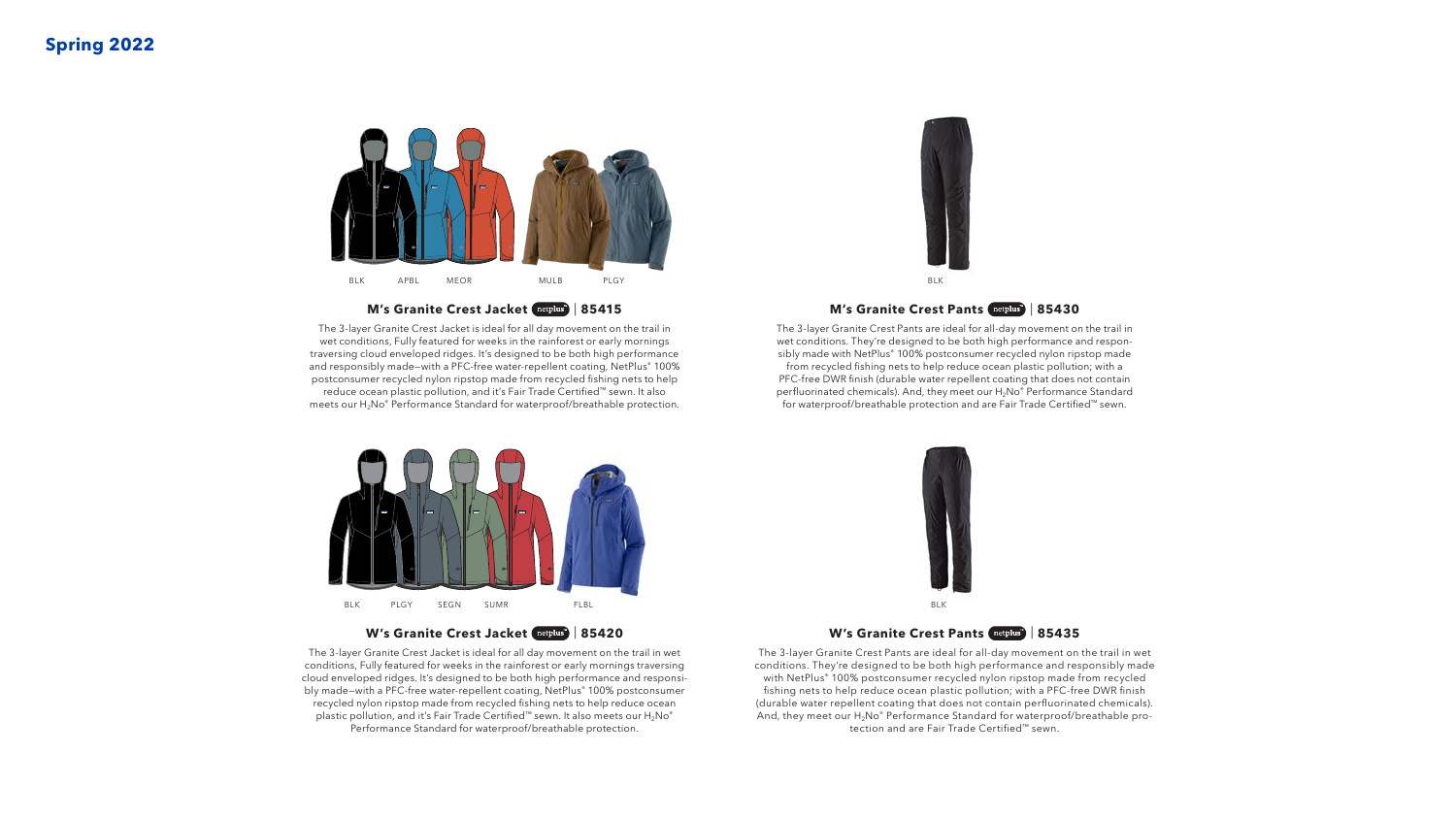## **S22 Granite Crest Jacket and Pants: High Performance Rainwear with no PFCs**

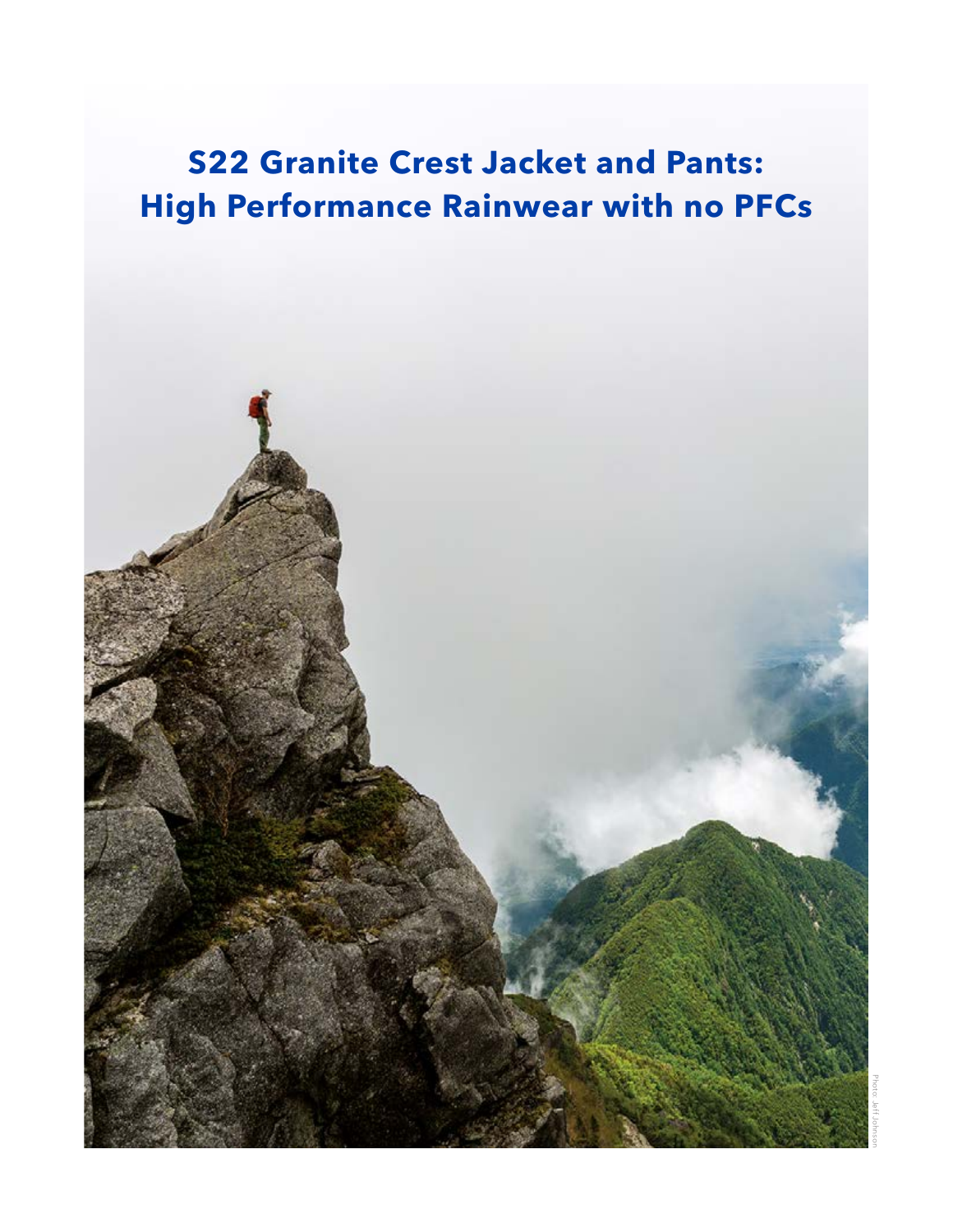**The Granite Crest Jacket and Pants are a fully PFC-free waterproof/ breathable rainwear kit. Built for long, wet days on the trail, these shells offer ultimate trail performance with full storm protection without the use of PFCs (per- or polyfluorocarbons) in the DWR (durable water repellent) finish or membrane.** 

- *• PFCs are harmful chemicals present in the chemical DWR finishes and in some membranes used in most technical waterproof jackets.*
- *• Using PFCs in DWRs and waterproof/breathable membranes is popular because they are very effective at repelling water. PFC-free versions are trickier to work with and must be custom-built and tested to ensure optimum performance.*
- *• The Granite Crest Jacket and Pants are Patagonia's first PFC-free rainwear products and their performance is second to none, far surpassing our leading competitors' products in waterproof performance and breathability. This is a new paradigm in PFC-free rainwear.*

#### **The problem with PFCs**

The outdoor industry has long used durable water repellent (DWR) finishes to help keep clothing dry, and Patagonia is no exception. These chemical finishes have historically been made using PFCs, which contain the element fluorine. Water pollution from the chemical manufacturing of PFC-based DWR finishes has been shown to be harmful to human health. Prior to F21, all our fully waterproof shells still used PFC-based DWR finishes. This is because there's not much point in a waterproof jacket that can't keep you dry, and this feature is particularly critical when you are in the mountains and a soaked baselayer can mean the difference between comfort and hypothermia.

#### **The challenge with going PFC-free in waterproof shells**

Getting away from PFC-based chemistries is tricky because they work so well. In addition, fluorinated chemistries are used not only in surface DWR treatments, but also are commonly found in the membrane layer of waterproof shells for added water resistance. Although effective PFC-free DWRs do exist, unfortunately, they are not "one size fits all" like fluorinated ones—they need to be specifically engineered to work with each fabric they are paired with and extensive development and testing are required to find the right configuration.

#### **The PFC-Free Granite Crest Story**

#### **Our approach to PFC-free shells**

We've spent more than five years extensively vetting and testing every single membrane and DWR pairing our materials engineers and supplier partners could build. What we've found is that the best performance comes from specific material pairings: ensuring that the membrane, face fabric and DWR treatment all work in tandem to complement one another for the best performance. This knowledge has helped us specifically engineer each material package explicitly for its end use, ensuring that every new, fully PFC-free material perform as well as the best fabrics in the industry.

#### **How the Granite Crest shells are different**

For the Granite Crest Jacket and Pants, our team used a lightweight, 3-oz 30-denier NetPlus® 100% postconsumer recycled nylon ripstop made from recycled fishing nets to help reduce ocean plastic pollution. We bonded the face with a thin, monolithic polyurethane waterproof/breathable membrane. This material package is paired with a 15-denier slick knit circular backer made from recycled nylon that manages moisture and glides smoothly over layers. The result: the Granite Crest is a lightweight, packable shell that meets our H<sub>2</sub>No<sup>®</sup> Standard with an impressive 20,000mm waterproofness.

Beyond providing a PFC-free product that meets our strict standards for waterproof shells, we also addressed the fact that staying dry and comfortable while moving are often at odds. To solve this issue, our design teams worked on fit, pattern and hood constructions that balance rain protection and mobility.

The years of research, trials, design and testing spent on our technical shells ensure that the Granite Crest meets the demanding standards of our customers, as well as our own uncompromising performance and quality standards.

#### **Waterproofness in the PFC-free Granite Crest Jacket and Pants**

In our lab, waterproofness is tested by forcing water through the face of a fabric using a high-pressure hydrostatic head tester. This test not only measures the membrane's ability to remain a waterproof barrier under high water pressure, but also tests the material's overall construction strength, ensuring that face fabrics won't delaminate or fall apart under pressure. In order to pass our  $H_2N\sigma$ <sup>®</sup> Standard, all waterproof products must reach 20,000mm of pressure

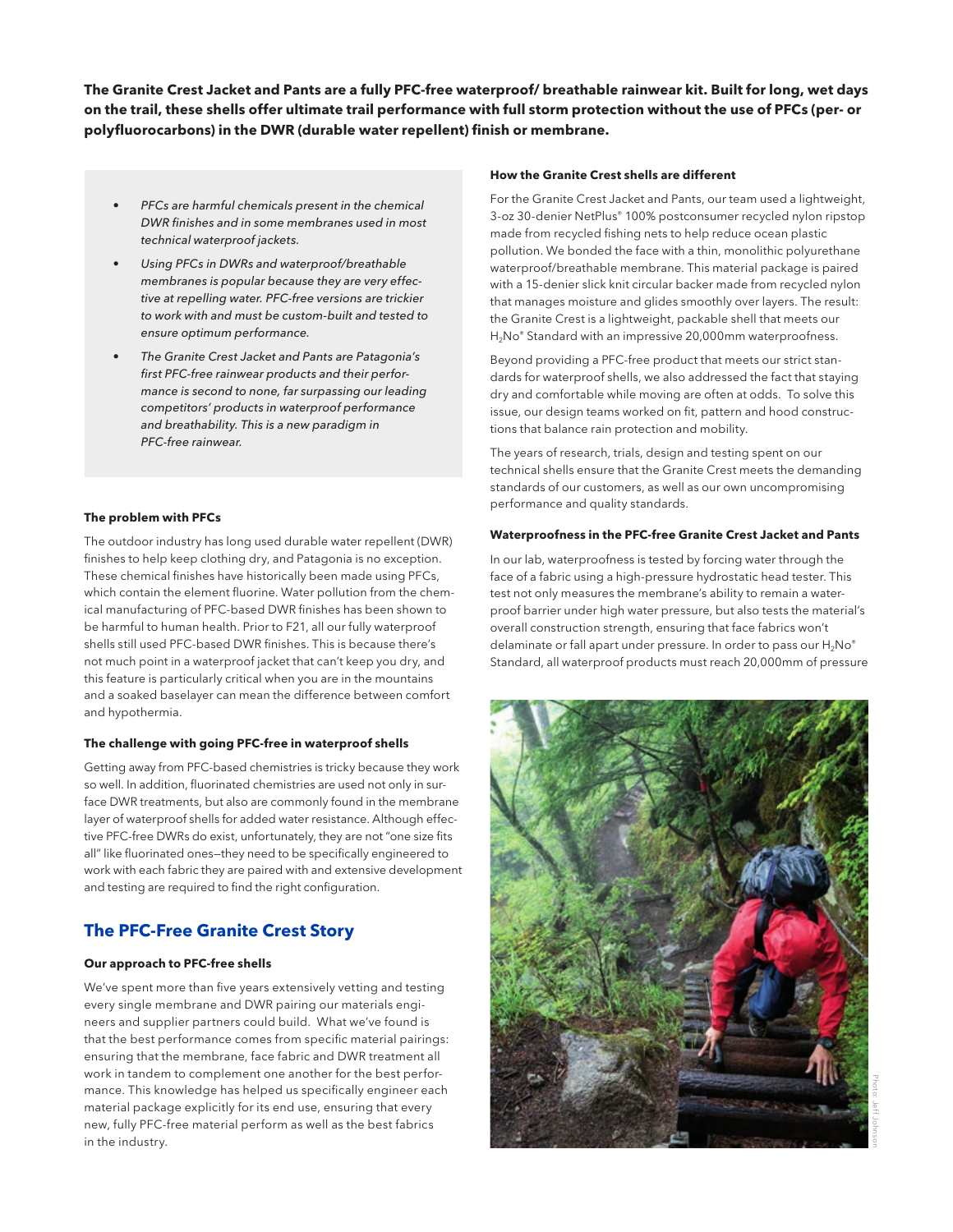when initially tested (Hydro JIS [i]), and then reach 10,000mm of pressure after passing through our Killer Wash and our wet flex and abrasion test that simulates years of use in drenching conditions (Hydro JIS [24HrKW]). This 20,000/10,000 standard assures Patagonia's products stay waterproof for the lifetime of the item.



Tested in our lab, the Granite Crest Jacket and Pants performs just as impressively as our highest-performing technical shell materials and exceeds our H<sub>2</sub>No® Standard by reaching 20,000mm of pressure both before and after the Killer Wash.

We've tested leading competitors' PFC-free shells, and the difference in performance is striking. Not only do they fail to reach our initial 20,000mm standard, but they also barely retain any waterproofness after the Killer Wash. The Granite Crest represents a new paradigm of rainwear, delivering complete waterproof protection without the use of fluorine.

#### **Breathability in the PFC-free Granite Crest Jacket and Pants**

To keep its wearer comfortable for hours while moving, a waterproof shell needs to be breathable—allowing sweat, heat and vapor to escape. We test a material's breathability by measuring the Moisture Vapor Transmission Rate (MVTR). The MVTR measures how much water vapor can move through a material during a 24-hour period and is tested both when the material is dry ("upright") and wet ("inverted").



The Granite Crest material has impressively high moisture-vapor transfer rates and allows more water vapor to move through the fabric than any of our other Rainwear products, especially when wet. This breathability was not only documented in the lab, but also validated in the field where the Granite Crest kept our testers dry and comfortable, even during extreme effort.

#### **Maintaining performance: rinse and repeat**

The number-one factor that reduces performance of any waterproof/breathable fabric is contamination—when the material gets dirty. It's important to keep your H<sub>2</sub>No<sup>®</sup> garment clean for

optimal performance. Like a bike, the picks on your ice tools, or the sticky rubber on your climbing shoes, waterproof/breathable shells perform best when they are clean and well maintained. To keep the performance of your waterproof/breathable shell, including the Granite Crest, at the highest level possible, our materials experts recommend machine washing warm water (104º F/40º C) with a mild detergent. Make sure to rinse the garment well to remove all the detergent. Don't use a fabric softener.

Tumble dry on a warm setting. The dryer's warmth helps renew the jacket's durable water repellent (DWR) finish, which keeps the outer fabric from becoming saturated when you're in wet conditions.

If water no longer beads up on your garment, it's time to put on another coat of the DWR finish. We recommend replenishing the DWR finish once per season, more often if you frequently wear and wash the garment. Our favorites are Storm products, though there are many good products on the market. Whichever you choose, be sure to use a spray-on for two-layer garments (with a hanging mesh liner) or a wash-in for three-layer garments (with an interior fabric protecting the barrier).

To remove grease from an  $H_2N\sigma$ <sup>®</sup> jacket, dampen the stain and rub in dishwashing liquid. Then wash the jacket in warm water with plenty of mild powder laundry detergent. If the stain persists, sponge it with a safe cleaning fluid (Renuzit® or Carbona®) or mineral spirits; you can find them at your local grocery store.

To get gum or sap out of a garment, first freeze the sap with ice, then use a dull butter knife to scrape off as much as you can. Next, soak the garment in a water–white-vinegar solution, and machine wash it in warm water with detergent.